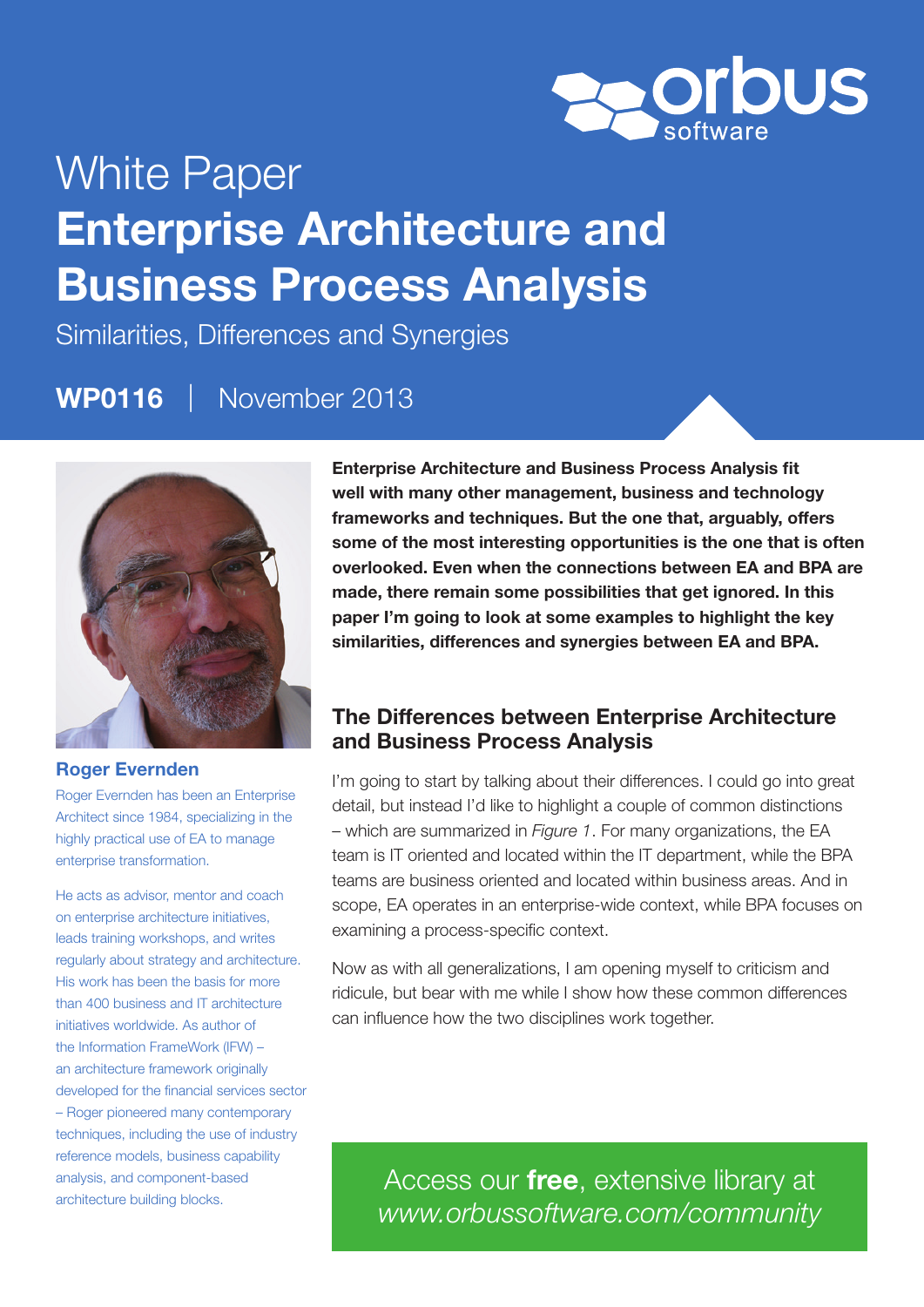

Many EA teams recognize that they should be as much business as IT oriented, but find it difficult to switch allegiance. In a bank the EA team took a deliberate decision to join forces with the BPA team to their mutual advantage. The EA team gained a better understanding of the business and found that they were accepted more by the business community, while the BPA team learned about technical and architectural constraints that prevented them from meeting their goals. Together they worked on an approach that was both IT and business oriented.

In an insurance company the BPA team had long recognized that processes for different types of insurance product were very similar, but

didn't have the techniques or organizational standing to do much about it. When they embarked on a similar collaboration with the EA team they gained access to stakeholders with enterprise-wide accountability who understood the opportunity for process standardization. They collaborated with the EA team to create process templates that served as archetypes for key activities in each product area. Before this collaboration, the EA team had not had the opportunity to apply techniques such as standardization, classification or parameterization to business processes. The architectural analysis of processes to form a Process Architecture is an area with the biggest potential for improvement for both EA and BPA.

In both examples, a simple exploration of difference led to opportunities for collaboration and learning between the disciplines of EA and BPA, not to mention the significant savings and benefits for the organization.

## The Similarities between EA and Business Process Analysis

Let's move on to similarities. Now many readers might be expecting me to complete a blow-by-blow breakdown of each discipline to show where they use the same techniques or process. If that was your expectation, then I'm sorry but I am going to disappoint you! Instead I'm going to emphasize three of the more obvious similarities, because these are the ones that are most frequently overlooked. The three similarities that each is involved with making changes that bring about improvements and that to make these changes successful, both EA and BPA require a degree of change governance.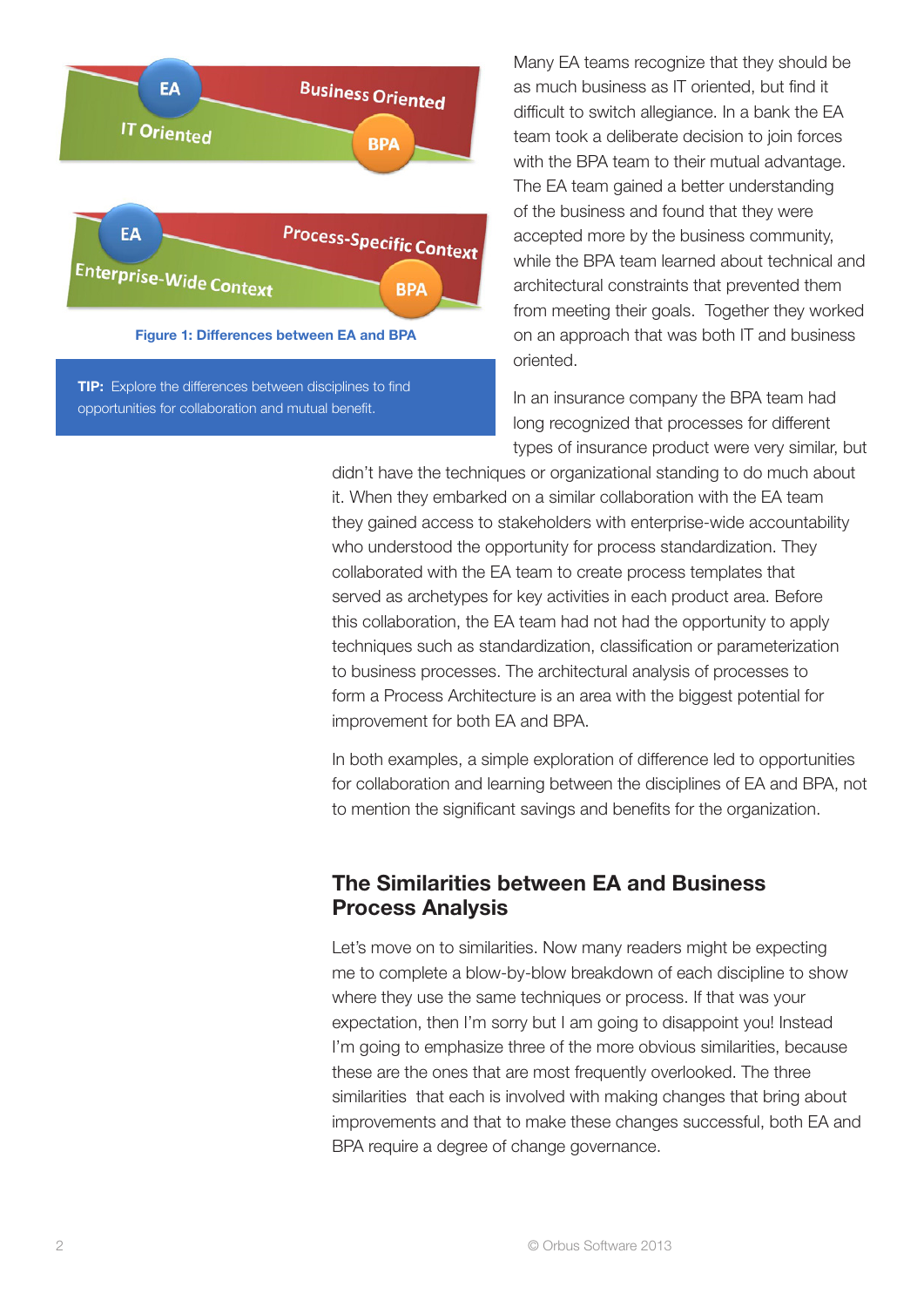



If you are using TOGAF as your EA development process, then it is clear that an iteration of the Architecture Development Method (ADM) is about change, that the gap between current and target architectures is all about capability improvement, and that the latter phases are about governing the implementation of the required architectural changes.

It is also clear that the early phases of the ADM – from the Preliminary Phase and Architecture Vision through the Business, Information Systems and Technology Architecture phases (A to D) are about understanding and defining the required architectural changes, while the remaining phases are about implementation of a solution. In other words – the emphasis is on the key distinction between architecture and solution, which is also an important focus of the Enterprise Continuum.

If your EA approach is not based around TOGAF, it is still likely that there is a strong emphasis on a process that starts with architecture and moves on to solution. This encourages a strong bridge between EA and IT, and between EA and project management, as it is IT and project management that complete the implementation. Right?

Wrong!! There are vast hordes of people that need to be involved other than project management and IT. And business process analysis is a good banner for considering this. It is the business process team that will be making changes to business processes, including training of staff in new procedures, integrating changed with remaining workflows, and dealing with usability issues from a staff and customer perspective.

I recently worked with an EA team in the travel industry that was so intent on following the TOGAF ADM that they missed some obvious change management points. This team had been around two iterations of the ADM, and in each case they discovered issues after the "completed implementation". I put "completed implementation" in quotes because the planned architectural changes were fully implemented in that the supporting technologies were installed and operational – but in both cases the changes to business processes, to training programs and to the customer experience hadn't even started. By looking at the similarities between EA and BPA this team realized that they really needed to collaborate throughout the ADM process, and in particular this meant during the governance and implementation phases. This revelation positioned EA in a broader framework – governing change for enterprise transformation and improvement. The EA and BPA teams now work together under this broader, common goal.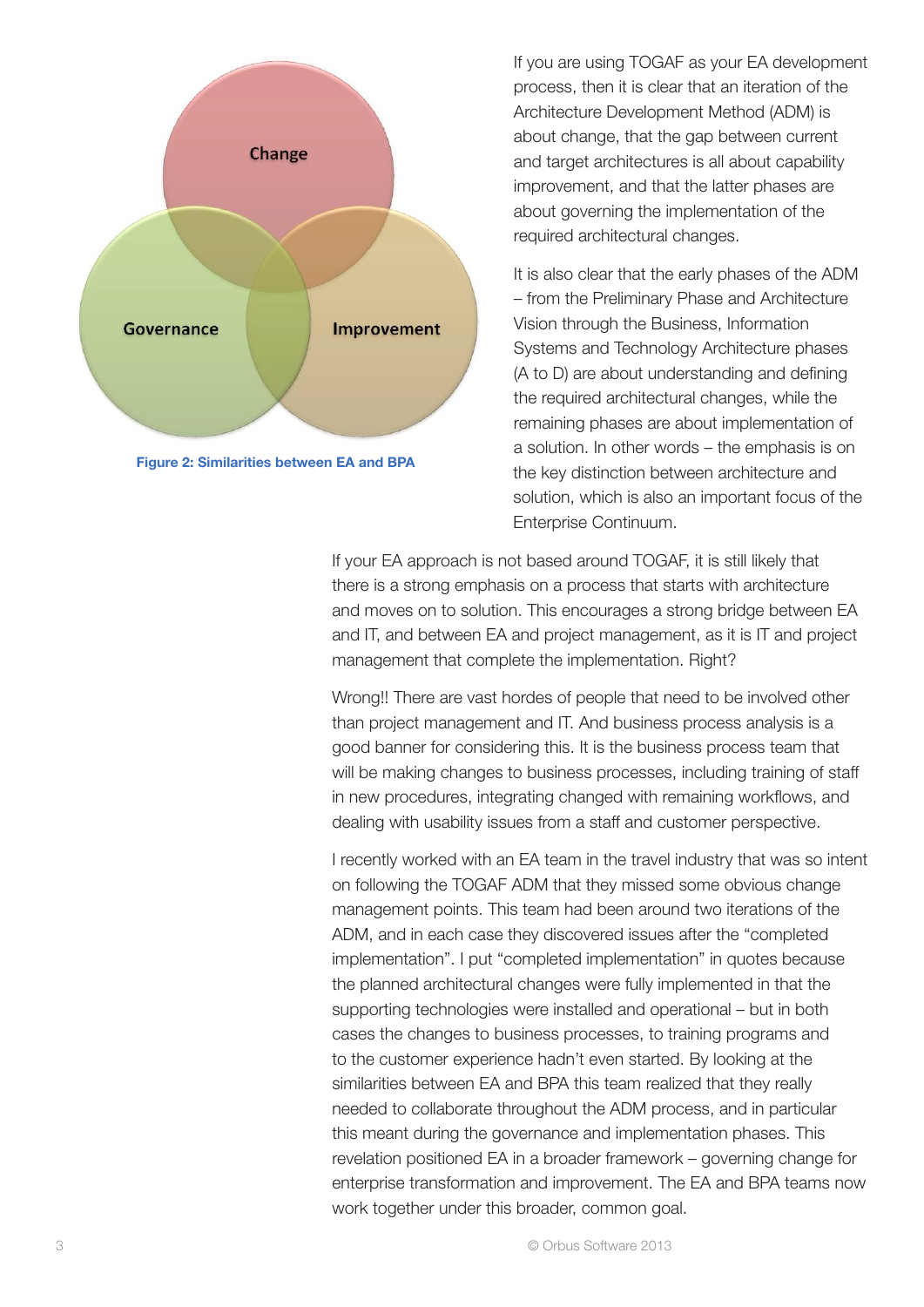

Figure 3: Key Components in Process Architecture

## The Synergies between EA and Business Process Analysis

I've talked in a fairly general way about the similarities and differences between EA and BPA, because it is at this fundamental level that the opportunities for collaboration between the two disciplines is so often overlooked. But once the two disciplines recognize this opportunity, how do they collaborate to deliver significant and practical benefits. Here are three key quick win synergies.

EA is good at defining the structural components and relationships for a domain

to maximize reuse and allow future adaptability. *Figure 3* shows the key components in process architecture. Applying this simple MetaModel to process components and their relationships brings an architectural dimension to process analysis and modeling. For example, a process analysis team in a government department knew that there was significant process redundancy, but didn't have an easy way to document unnecessary overlaps or duplication. The EA team had a quick solution: rename or provide an alias name for each activity using a Verb plus Noun formula, where each Noun was an object that was already defined in the enterprise data architecture and the Verb was drawn from a standard set defined by the EA team. Using this approach made it easy to discover duplications that had previously been hidden because processes were named using inconsistent names.

After they had produced a standard set of activities, they conducted a similar analysis to find out what events triggered each process. This time they reused the list of activities and gradually built a hierarchical, architectural list of all of the triggers.



Figure 4: Example Process Hierarchy

A bank conducted similar analysis, and used the outcomes to define a new set of processes that were simpler and more consistent. They did this by adopting the architectural notion of a hierarchy of related components – in this case by defining a generic process template for key processes such as Open or Close Account. They also identified the criteria that differentiated one process from another – for example, the difference between Open Mortgage Loan Account and Open Credit Card Account – so that the template could be parameterized to fit all of the products that required the Open Account process. By doing this the two teams also catalogued the business rules and